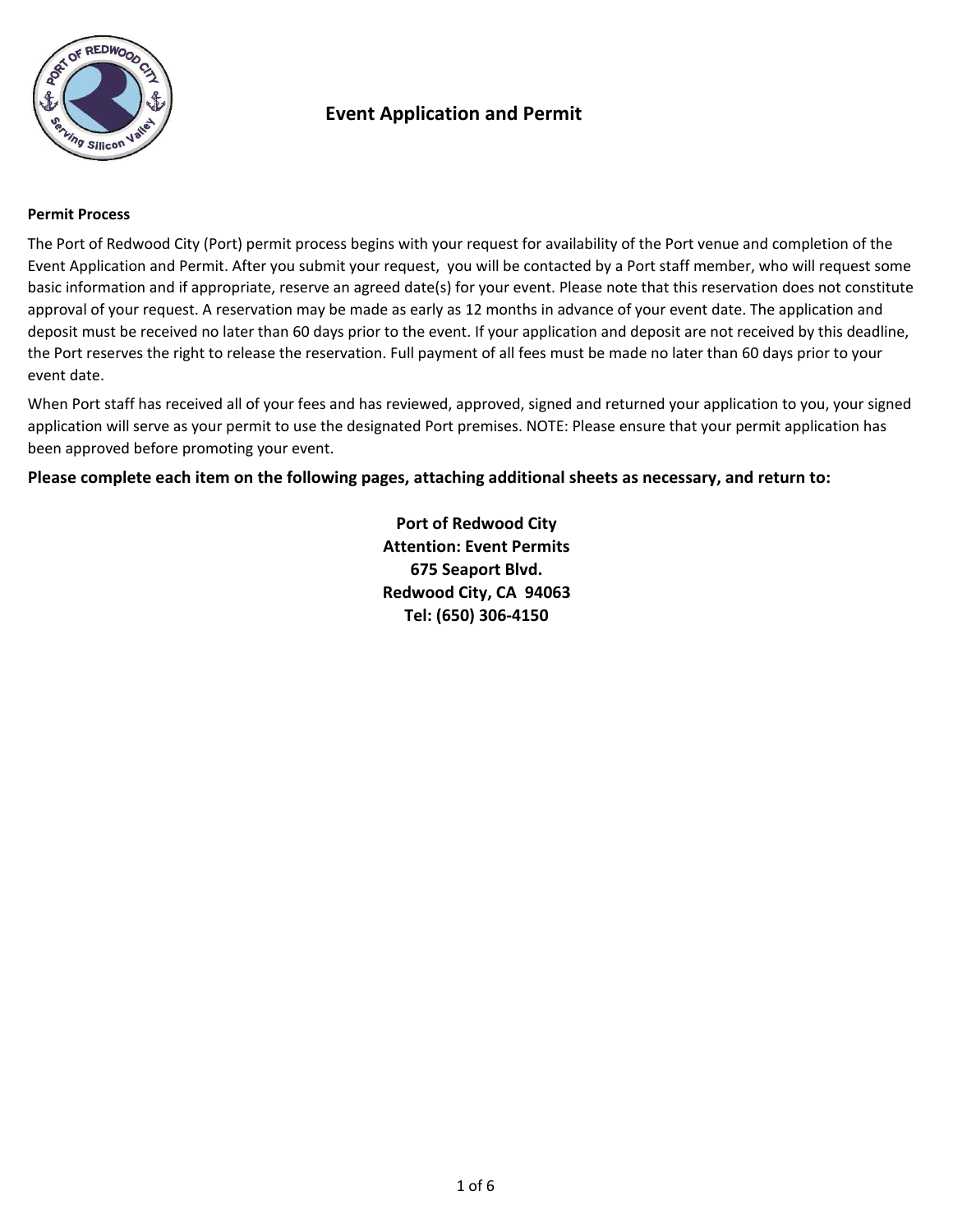

| <b>Applicant Information</b>                        |                                                                                     |        |                                                                                                                                       |
|-----------------------------------------------------|-------------------------------------------------------------------------------------|--------|---------------------------------------------------------------------------------------------------------------------------------------|
| <b>Applicant Name:</b>                              |                                                                                     |        | Email Address:                                                                                                                        |
|                                                     |                                                                                     |        |                                                                                                                                       |
| Main Phone:                                         |                                                                                     |        | Mailing Address (street, PO Box, city, state, zip code):                                                                              |
| Mobile Phone:                                       |                                                                                     |        |                                                                                                                                       |
| Organization Name:                                  |                                                                                     |        |                                                                                                                                       |
| Organization Type:                                  | Private/Family                                                                      |        | Charitable 501<br>Corporate                                                                                                           |
|                                                     | School                                                                              |        | Government<br>Other:                                                                                                                  |
| <b>Event Information</b>                            |                                                                                     |        |                                                                                                                                       |
| Event Name:                                         |                                                                                     |        | Event Date(s):                                                                                                                        |
| Event Hours:                                        |                                                                                     |        | Event Type: (Check all that apply)                                                                                                    |
| From:                                               | To:                                                                                 |        | <b>Private Party</b>                                                                                                                  |
| Set-up/Assembly/Construction:                       |                                                                                     |        |                                                                                                                                       |
|                                                     |                                                                                     |        | Fundraiser                                                                                                                            |
| Date:                                               | Time:                                                                               | AM/PM  | <b>Corporate Reception</b>                                                                                                            |
| Dismantle/Completion:                               |                                                                                     |        | Festival/Music Event                                                                                                                  |
| Date:                                               | Time:                                                                               | AM/PM  | Car Show                                                                                                                              |
| <b>Expected Attendance:</b>                         |                                                                                     |        |                                                                                                                                       |
|                                                     |                                                                                     |        | <b>Trade Show</b>                                                                                                                     |
|                                                     |                                                                                     |        | Other:                                                                                                                                |
| Set-up                                              | Dismantle<br>Event                                                                  |        |                                                                                                                                       |
| <b>On-Site Contact Information</b>                  |                                                                                     |        |                                                                                                                                       |
|                                                     |                                                                                     |        | A contact person representing the applicant must be immediately available, on-site during setup, event and dismantle. This person     |
| must have authority over all elements of the event. |                                                                                     |        |                                                                                                                                       |
| Name:                                               |                                                                                     | Email: | Mobile Phone:                                                                                                                         |
| <b>Event Set-Up Information &amp; Guidelines</b>    |                                                                                     |        |                                                                                                                                       |
| <b>Site Plan (Foot Print)</b>                       |                                                                                     |        |                                                                                                                                       |
|                                                     |                                                                                     |        | In addition to the descriptions requested below, please attach a site plan depicting all of the items used in support of your event   |
|                                                     |                                                                                     |        | including seating and tables, food preparation areas, portable restrooms, dumpsters, booths, exhibits, displays, attractions, stages, |
|                                                     | platforms, flooring, vehicles, generators, fencing, tents, canopies, shelters, etc. |        |                                                                                                                                       |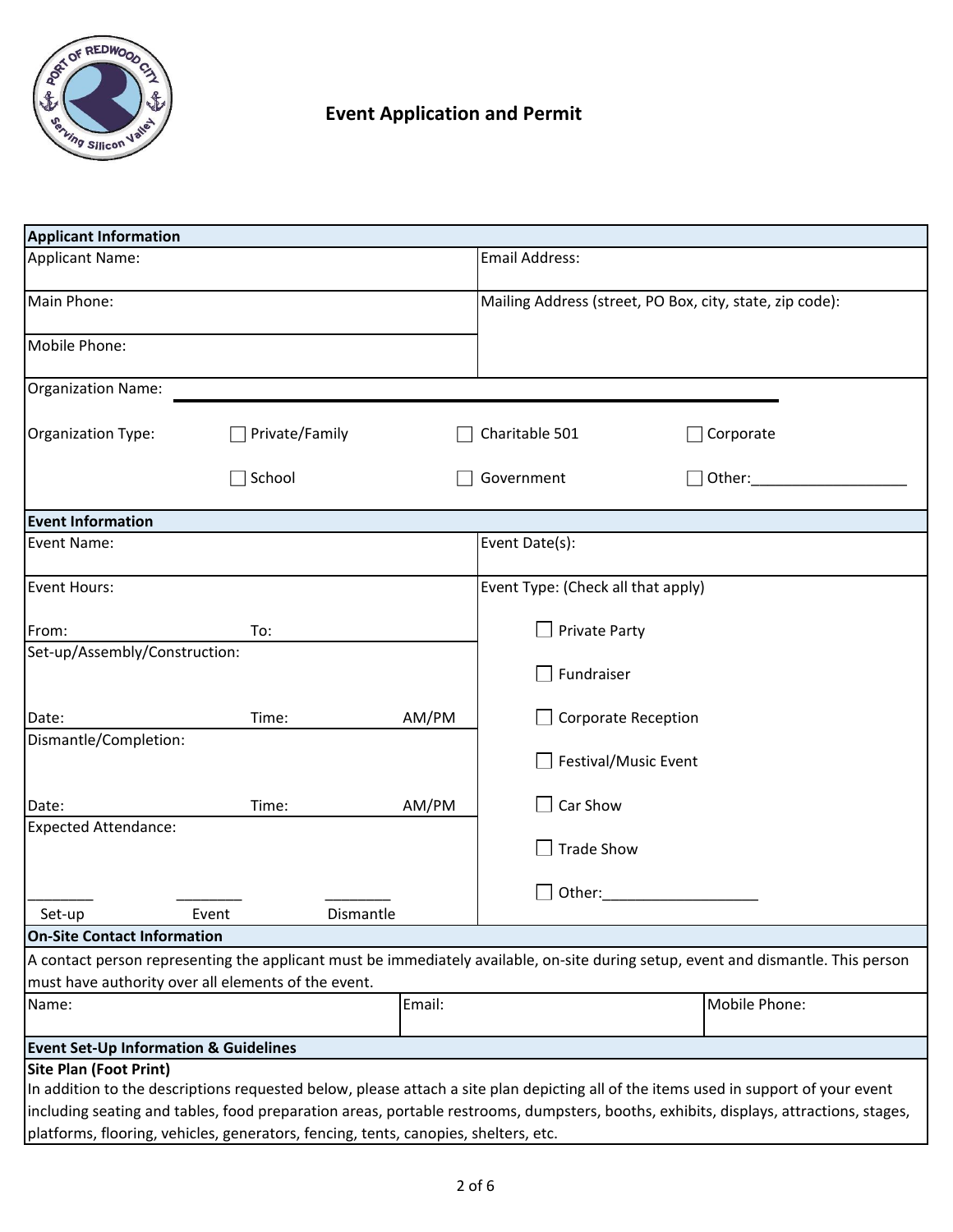

| <b>Adjacent Property Coordination</b>                                                                                                |        |         |       |
|--------------------------------------------------------------------------------------------------------------------------------------|--------|---------|-------|
| Applicant shall contact adjacent properties to the premises and coordinate and communicate all operations, logistics and other       |        |         |       |
| items that may potentially impact nearby tenants.                                                                                    |        |         |       |
| <b>Sidewalk Access</b>                                                                                                               |        |         |       |
| While the portion of permit area is to be used for the event and may be temporarily fenced, at no time will public access to public  |        |         |       |
| sidewalks be blocked before, during or after public events.                                                                          |        |         |       |
| <b>Entertainment or Services</b>                                                                                                     |        |         |       |
| List and describe all entertainment attractions and special services you intend to provide. These include games, clowns, face        |        |         |       |
| painting, play jumps, massage area/service, etc. Note: Large or motorized rides or attractions such as Ferris wheels, climbing walls |        |         |       |
| and throwing games, and animal entertainment are prohibited without prior written approval.                                          |        |         |       |
| Note: A certificate of Insurance (COI) is required of all businesses that provide services on site at your event. All COIs must be   |        |         |       |
| attached to your completed application or be submitted to the Port no later than 30 days prior to the event. The Port has the right  |        |         |       |
| to refuse attendance if the COIs are not provided or approved by the Port.                                                           |        |         |       |
| <b>Accessibility</b>                                                                                                                 |        |         |       |
| Applicant to ensure that all elements of the event are accessible to all, including persons with disabilities as required by law.    |        |         |       |
| <b>Waste Removal</b>                                                                                                                 |        |         |       |
| All waste generated by your event must be removed from the premises area at conclusion of your event. "No leak" dumpsters are        |        |         |       |
| recommended. Dumpsters must be placed on a tarp or absorbent material to avoid leakage/spill onto the parking lot surfaces. Any      |        |         |       |
| dumpsters brought onsite must be removed as soon as possible following your event. Any delay must be pre-agreed upon with Port       |        |         |       |
| staff. The Port requires that you implement Best Management Practices to prevent pollutants from reaching storm drains or bay.       |        |         |       |
| <b>Recycling</b>                                                                                                                     |        |         |       |
| The Port strongly encourages the recycling of all cans, bottles, and all other recyclable materials associated with events. The      |        |         |       |
| commercial providers of waste receptacles for your event have available receptacles that may be designated for recyclables at your   |        |         |       |
| event.                                                                                                                               |        |         |       |
| <b>Restroom Facilities</b>                                                                                                           |        |         |       |
| Applicant must provide restroom facilities on site for the duration of the event.                                                    |        |         |       |
| <b>Smoking Prohibited</b>                                                                                                            |        |         |       |
| Smoking and Vaping are prohibited on Port property.                                                                                  |        |         |       |
| <b>Fireworks and Pyrotechnics Prohibited</b>                                                                                         |        |         |       |
| Fireworks and all pyrotechnic devices are prohibited on Port property.                                                               |        |         |       |
| <b>Site Walk</b>                                                                                                                     |        |         |       |
| Unless otherwise determined, all events will require a site walk with Port staff.                                                    |        |         |       |
| <b>Security Plan</b>                                                                                                                 |        |         |       |
|                                                                                                                                      |        |         |       |
| You are responsible for providing a safe and secure environment for your event. The cost of security is not included in your permit  |        |         |       |
| fee. Depending on the nature of your event, you may be required to provide an event security plan and contract for event security    |        |         |       |
| at your expense. If you are hiring a professional security company to develop and manage your event's security plan, provide the     |        |         |       |
| following information. Note: A specific on-site individual contact is required regardless of your event size.                        |        |         |       |
| Using Port Security (Allied Universal)                                                                                               |        |         |       |
| Private Security Company:                                                                                                            |        | Phone:  |       |
| Private Security Operator License #:                                                                                                 |        |         |       |
| Address:                                                                                                                             |        |         |       |
| (Street)                                                                                                                             | (City) | (State) | (Zip) |
| Attach a description, if applicable, of your security plan including provisions for crowd control and venue safety.                  |        |         |       |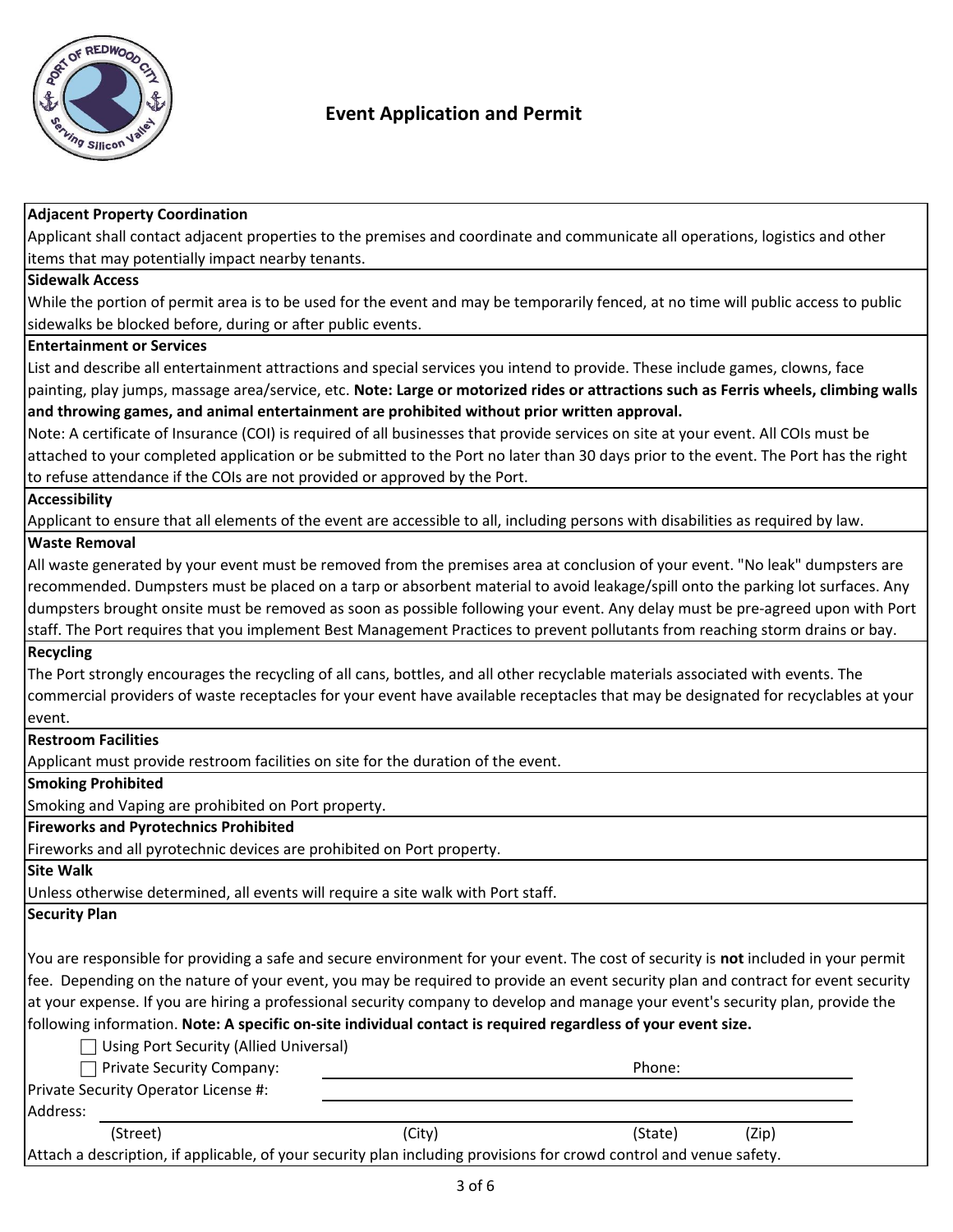

### **Medical Services Plan**

Phone: Medical Services Provider: You are responsible for providing appropriate medical services for your event. Please provide the contact information below whether it is voluntary service or a hired professional emergency medical service provider to develop and manage your event's medical plan. **Note: A specific on-site individual contact is required regardless of event size.** If you intend to distribute alcoholic beverages, or to sell tickets or request donations for admission to an event at which alcoholic beverages are served, an additional permit from the State Department of Alcoholic Beverage Control (ABC) is required. Please contact ABC at www.abc.ca.gov for more information. Describe your medical plan including the types of resources that will be at your event and manner in which they will be managed and deployed. If necessary, please attach your plan to this application. All events must have a first aid kit on-site and event holders have knowledge of the nearest emergency facility. For events greater than 200 in attendance, one licensed security staff person must be present for every 50 attendees. All persons serving or otherwise dispensing alcoholic beverages must be at least 21 years of age. ABC, any authorized representative of the Port, or Redwood City law enforcement may summarily revoke the permit if it is determined that the public welfare and morals are being impaired and/or a law enforcement problem arises. **Alcoholic Beverages**

| Will alcoholic beverages be served at your event: |  | 'Vρ.<br>. . | N0 |  |
|---------------------------------------------------|--|-------------|----|--|
|                                                   |  |             |    |  |
|                                                   |  |             |    |  |

### **Insurance**

Applicant assumes all legal liability and financial responsibility for the event for the duration of the event, and Applicant shall and will defend (by counsel selected by the Port in its sole discretion), indemnify and save harmless the Port and its Board and Board members, the City of Redwood City and its Council and Council members, and their respective commissioners, officers, agents, representatives and employees (collectively, "Indemnitees") from and against all claims, demands, losses, judgments, or liabilities, including attorneys' fees, expert fees and costs of investigation, suit and/or arbitration, of any kind or nature (excluding those arising from the active negligence, sole negligence or willful misconduct of the Indemnitees, or any one of them), which Indemnitees, or any one of them, may sustain or incur or which may be imposed upon them or any one of them for injury to or death of persons, or damage to or loss of use of property, caused by or alleged to have been caused by, in whole or in part, or as a result of, or arising out of Applicant's and/or Applicant's officers, agents, representatives, employees, volunteers, licensees, invitees or visitors' acts and/or omissions, performance or failure to perform obligations under this Application/Permit, or in connection therewith, or from the occupancy and/or use of the Permitted Area, or the occupancy and/or use of any part or portion of Port property or facilities whether described in this Application or not, whether by Applicant, its officers, agents, representatives, employees, volunteers, licensees, invitees, or visitors except for the active negligence, sole negligence or willful misconduct of the Port. The obligations of Applicant under this Paragraph shall survive the expiration or earlier termination of this Permit.

Applicant must provide certificate of insurance and relevant endorsement (COI) coverage naming "Port of Redwood City" as an additional insured and also be listed in the certificate holder box. Insurance coverage must be in force for the duration of the event, including setup through takedown days. The Port requires a minimum of \$1,000,000 per occurrence, \$2,000,000 general aggregate Comprehensive General Liability for personal, bodily injury and property damage, and a minimum of \$1,000,000 coverage for automobile liability for small private events of 500 participants or less. For events over 500 participants the minimum Comprehensive General Liability limit is increased to \$2,000,000 per occurrence with a \$4,000,000 general aggregate. Insurance coverage must be in force for the duration of the event, including setup through takedown days. The same organization named as the insured on the certificate of insurance should also be listed in the applicant blank on this permit application.

All service providers are required to provide a "Certificate of Insurance" or the applicant can choose to cover all sub-contractors.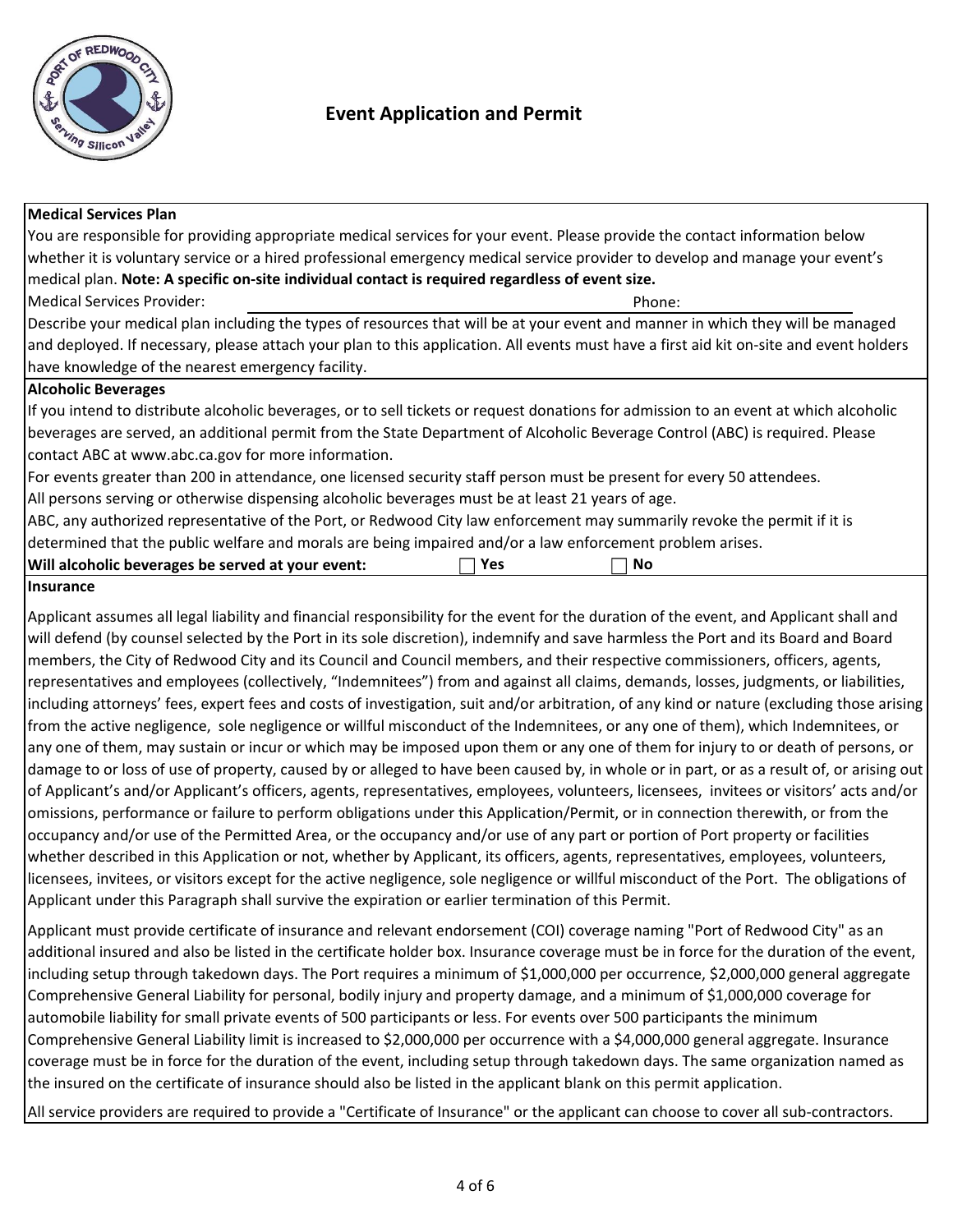

### **Site Cleanup and Repair**

You are responsible for leaving the premises and its contents in the exact condition in which you found them. To this end, please be aware of the following:

Construction material cleanup: All materials from the construction of your event venue must be picked up and disposed of. This includes all nails, screws and other hardware. When left in the premises, these items in particular constitute a hazard to public safety as well as to grounds maintenance equipment. It is your responsibility to inform all staff and subcontractors of this requirement.

Inadequate cleanup or damage to Port property: You are responsible for reimbursing the Port for any additional cleanup that must be performed and for any damage to the premises or its contents and facilities as a result of your event.

Rental Equipment: You are responsible for the removal of all rental equipment associated with your event. There should be no rental equipment left on the premises area after your dismantle time period.

#### **Deposit and Fee Information**

#### **Deposit**

The Port of Redwood City requires a damage deposit for use of the premises. This amount ranges from \$100 to \$10,000, depending on the potential impact of the proposed event.

The deposit for your proposed event is  $\zeta$ 

**Fee**

The fee for your proposed event is  $\zeta$ 

If you cancel this event within 60 (sixty) days of the event date, the Port will charge a cancellation fee of \$500. Applicant and Port each agrees that that the amount to be retained by the Port in the event of a cancellation within 60 days of the event date is reasonable and that the amount of actual damage that would be sustained by the Port as a result of the Applicant's cancellation within the above referred time frame would be impracticable or extremely difficult to fix or determine.

**This portion of the page is intentionally left blank**